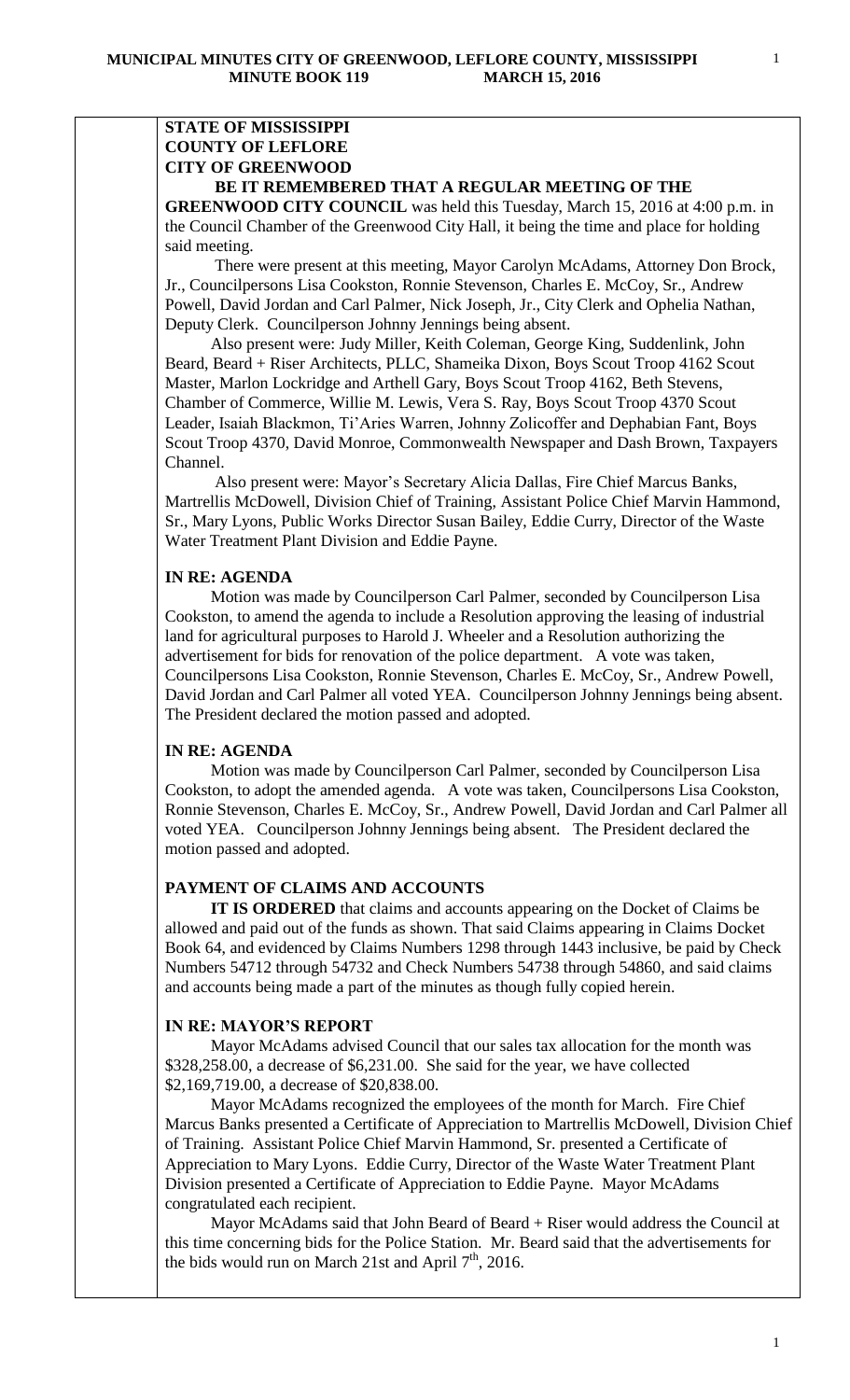Mayor McAdams said that Beth Stevens of the Chamber of Commerce would speak next. Mrs. Stevens said that the Downtown Farmer's Market would be starting up soon. It will run from the end of May to the end of September, 2016. She also said that a meeting was scheduled at 5:30 p. m. on Wednesday, March 16, 2016 for anyone interested in becoming a vendor or learning more about the market. The admission is free. The market is certified by the State Department of Agriculture and a license is only required for refrigerated products not produce. It is located on the corner of Howard and Johnson streets and will be open from 8:00 a. m. until 12 noon.

 Senator Jordan spoke about an MML bill that if passed will yield much need funds for the City. He also said that the West Point Cadets were scheduled to be in Greenwood in May and James Meredith in June. He asked for the Mayor and Council to show a presence as each group tours the city.

 Mayor McAdams said that the trip to Washington was successful because the Senators promised to help with funding if possible. She thanked Eddie Curry and Susan Bailey for a good job reducing flooding when the rains were so heavy.

Mayor McAdams concluded her report by wishing Don Brock a happy birthday.

## **IN RE: PUBLIC AGENDA - NONE**

## **IN RE: POLICY ISSUES AGENDA –NONE**

## **IN RE: ROUTINE AGENDA IN RE: CONSENT AGENDA IN RE: MINUTES**

 Motion was made by Councilperson Charles E. McCoy, Sr., seconded by Councilperson Carl Palmer, to adopt the minutes of the March 1, 2016 City Council meeting. A vote was taken, Councilpersons Lisa Cookston, Ronnie Stevenson, Charles E. McCoy, Sr., Andrew Powell, David Jordan and Carl Palmer all voted YEA. Councilperson Johnny Jennings being absent. The President declared the motion passed and adopted.

**ORDER OF THE CITY COUNCIL RECEIVING THE PRIVILEGE LICENSES REPORT OF THE CITY CLERK FOR THE MONTH OF FEBRUARY, 2016** - **Adopted Unanimously** 

**ORDER OF THE CITY COUNCIL RECEIVING THE FINANCIAL REPORT OF THE CITY CLERK FOR THE MONTH OF FEBRUARY, 2016 - Adopted Unanimously**

**A RESOLUTION AUTHORIZING THE CITY OF GREENWOOD TO RENEW ITS SERVICE AGREEMENT WITH MIDSOUTH COPIER SYSTEMS, INC. FOR ALL COPIERS OWNED AND MAINTAINED BY THE CITY OF GREENWOOD** - **Adopted Unanimously**

# **AN ORDER REVISING THE BUDGET FOR THE FISCAL YEAR 2015-2016 AS AUTHORIZED BY CHAPTER 519 OF LAWS OF MISSISSIPPI FOR 1985.**

**WHEREAS**, provisions of Chapter 519 of the Laws of Mississippi of 1985, as amended, municipal budgets for fiscal year may be revised under circumstances as set forth therein and;

**WHEREAS**, it affirmatively appears that there remains in certain funds an unexpended sum not needed or expected to be needed for the purpose or purposes for which it was appropriated in said budget and that the same should be transferred to another code where needed.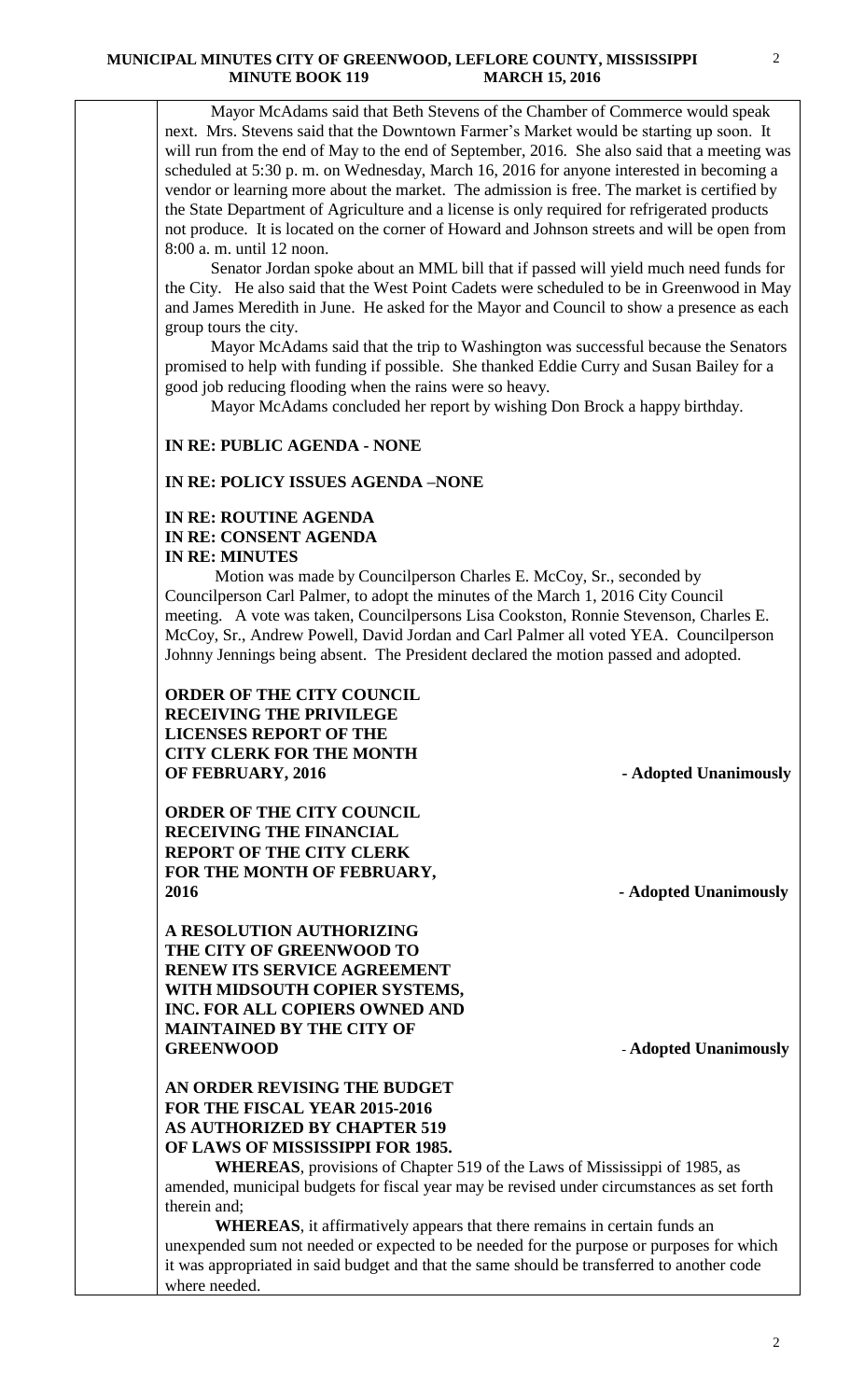### **MUNICIPAL MINUTES CITY OF GREENWOOD, LEFLORE COUNTY, MISSISSIPPI MINUTE BOOK 119 MARCH 15, 2016**

 **IT IS THEREFORE, ORDERED** that the budget for the fiscal year beginning October 1, 2015 and ending September 30, 2016, be and the same is hereby revised and amended so as to make the following changes, to wit:

It is requested that the budget for Special Projects Fund for the fiscal year ending September 30, 2016 be amended and changed as follows, to wit:

|        | ACCOUNT DESCRIPTION                       | <b>CURRENT</b> |            | INCREASE DECREASE | NEW.          |
|--------|-------------------------------------------|----------------|------------|-------------------|---------------|
| NUMBER |                                           | <b>BUDGET</b>  |            |                   | <b>BUDGET</b> |
|        | 005-000-398 Retained Revenues \$39,000.00 |                | \$1,000.00 |                   | \$40,000.00   |
|        | $005-201-720$ Improvements                | \$39,000.00    | \$1,000.00 |                   | \$40,000.00   |

This revised budget amendment does constitute an increase in the Special Projects Fund. Nick Joseph, Jr., CPA City Clerk

 The above and foregoing order having first been reduced to writing was considered section by section and then as a whole, having been introduced by Councilperson Charles E. McCoy, Sr., was duly seconded for adoption by Councilperson Carl Palmer, and upon a vote being called received the following vote:

| <b>COUNCILPERSON</b>  | YEA    | NAY |
|-----------------------|--------|-----|
| Johnny Jennings       | Absent |     |
| Lisa Cookston         | X      |     |
| Ronnie Stevenson      | X      |     |
| Charles E. McCoy, Sr. | X      |     |
| <b>Andrew Powell</b>  | X      |     |
| David Jordan          | X      |     |
| Carl Palmer           | X      |     |

The President of the Council then declared the motion passed and adopted this the 15th day of March, 2016. RONNIE STEVENSON

PRESIDENT OF THE COUNCIL.

## CAROLYN MCADAMS, MAYOR

ATTEST: CINDERELLA M. MORRIS, DEPUTY CLERK

It is requested that the budget for the Police Department for fiscal year ending September 30, 2016 be amended and changed as follows, to wit:

| Account           | Description   | Current       | Increase    | Decrease    | Revised       |
|-------------------|---------------|---------------|-------------|-------------|---------------|
| Number            |               | <b>Budget</b> |             |             | <b>Budget</b> |
| 001-100-455       | Overtime      | \$85,000.00   | \$15,000.00 |             | \$100,000.00  |
| 001-100-550       | Uniforms      | \$35,000.00   | \$5,000.00  |             | \$40,000.00   |
| 001-100-540       | Fuel $\&$     | \$90,000.00   |             | \$10,000.00 | \$80,000.00   |
|                   | Lubricants    |               |             |             |               |
| 001-100-602       | Jail          | \$310,000.00  |             | \$10,000.00 | \$300,000.00  |
| 001-101-560       | Bldg & Maint. | \$3,500.00    | \$3,500.00  |             | \$7,000.00    |
| $001 - 101 - 660$ | Bldg & Repair | \$5,500.00    |             | \$3,500.00  | \$2,000.00    |
|                   | Service       |               |             |             |               |
|                   |               |               |             |             |               |
| Total             |               | \$529,000.00  | \$23,500.00 | \$23,500.00 | \$529,000.00  |

This revised budget does not constitute an increase or decrease to the overall budget. Chief Raymond Moore

Greenwood Police Dept

 The above and foregoing order having first been reduced to writing was considered section by section and then as a whole, having been introduced by Councilperson Charles E. McCoy, Sr., was duly seconded for adoption by Councilperson Carl Palmer, and upon a vote being called received the following vote: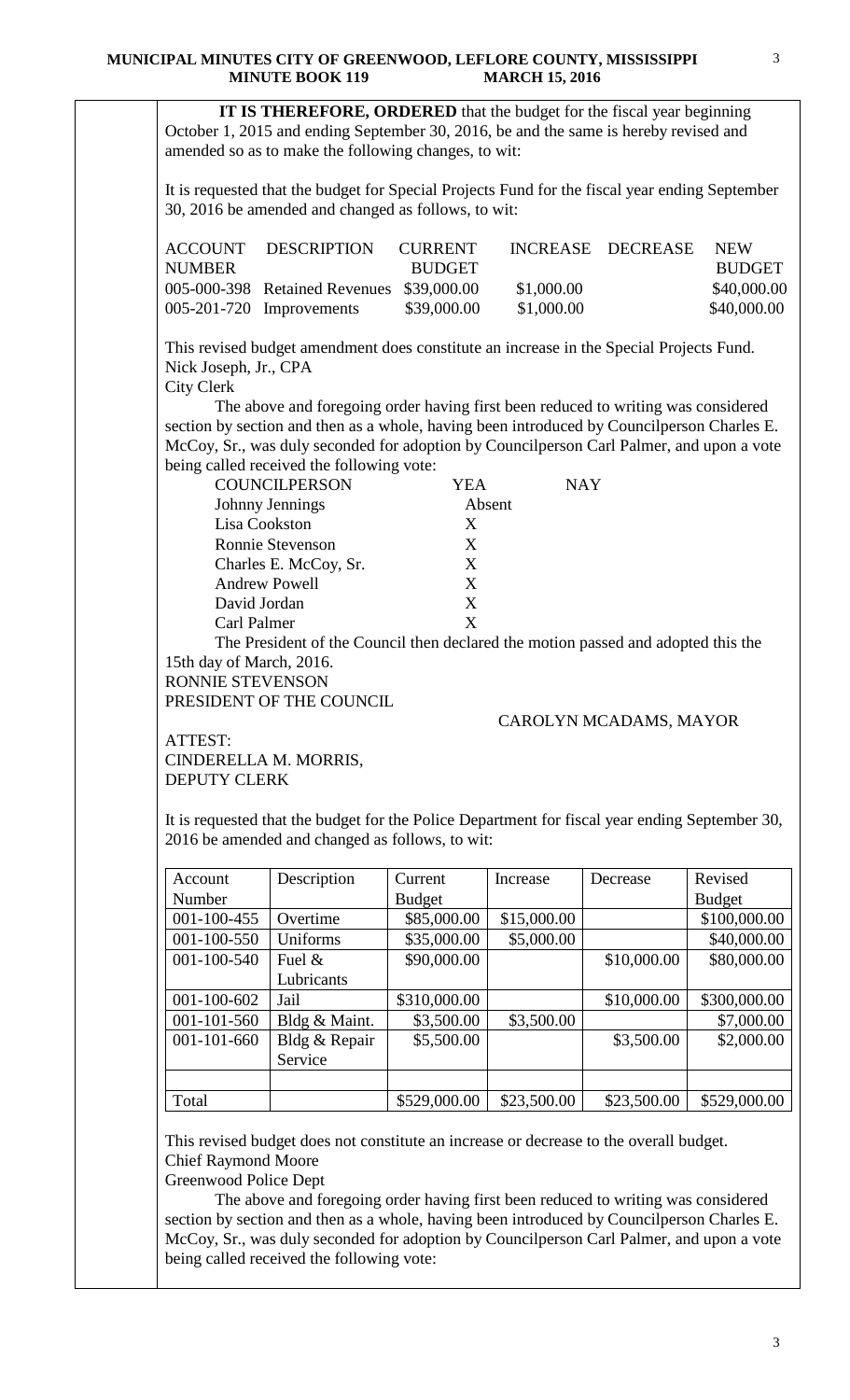#### **MUNICIPAL MINUTES CITY OF GREENWOOD, LEFLORE COUNTY, MISSISSIPPI MINUTE BOOK 119 MARCH 15, 2016**

|                                                                                                          | <b>COUNCILPERSON</b>                                                                                                                                                                                                                                                                                                                                                | <b>YEA</b>                | <b>NAY</b>             |            |                       |
|----------------------------------------------------------------------------------------------------------|---------------------------------------------------------------------------------------------------------------------------------------------------------------------------------------------------------------------------------------------------------------------------------------------------------------------------------------------------------------------|---------------------------|------------------------|------------|-----------------------|
|                                                                                                          | Johnny Jennings                                                                                                                                                                                                                                                                                                                                                     | Absent                    |                        |            |                       |
| Lisa Cookston                                                                                            |                                                                                                                                                                                                                                                                                                                                                                     | X                         |                        |            |                       |
|                                                                                                          | <b>Ronnie Stevenson</b>                                                                                                                                                                                                                                                                                                                                             | X                         |                        |            |                       |
|                                                                                                          | Charles E. McCoy, Sr.                                                                                                                                                                                                                                                                                                                                               | X                         |                        |            |                       |
|                                                                                                          | <b>Andrew Powell</b>                                                                                                                                                                                                                                                                                                                                                | X                         |                        |            |                       |
| David Jordan                                                                                             |                                                                                                                                                                                                                                                                                                                                                                     | X                         |                        |            |                       |
| Carl Palmer                                                                                              |                                                                                                                                                                                                                                                                                                                                                                     | X                         |                        |            |                       |
|                                                                                                          | The President of the Council then declared the motion passed and adopted this the                                                                                                                                                                                                                                                                                   |                           |                        |            |                       |
| 15th day of March, 2016.                                                                                 |                                                                                                                                                                                                                                                                                                                                                                     |                           |                        |            |                       |
| RONNIE STEVENSON                                                                                         |                                                                                                                                                                                                                                                                                                                                                                     |                           |                        |            |                       |
|                                                                                                          | PRESIDENT OF THE COUNCIL                                                                                                                                                                                                                                                                                                                                            |                           |                        |            |                       |
|                                                                                                          |                                                                                                                                                                                                                                                                                                                                                                     |                           | CAROLYN MCADAMS, MAYOR |            |                       |
| ATTEST:                                                                                                  |                                                                                                                                                                                                                                                                                                                                                                     |                           |                        |            |                       |
|                                                                                                          | CINDERELLA M. MORRIS,                                                                                                                                                                                                                                                                                                                                               |                           |                        |            |                       |
|                                                                                                          |                                                                                                                                                                                                                                                                                                                                                                     |                           |                        |            |                       |
| <b>DEPUTY CLERK</b>                                                                                      |                                                                                                                                                                                                                                                                                                                                                                     |                           |                        |            |                       |
|                                                                                                          | It is requested that the budgets for the Engineering Division and Cemetery Project (both are<br>divisions of the Public Works Department), for fiscal year ending September 30, 2016, be                                                                                                                                                                            |                           |                        |            |                       |
|                                                                                                          | amended and changed as follows, to wit:                                                                                                                                                                                                                                                                                                                             |                           |                        |            |                       |
| Account $#$                                                                                              | Description                                                                                                                                                                                                                                                                                                                                                         | <b>Current Budget</b>     | Increase               | Decrease   | <b>Revised Budget</b> |
| 001-200-515                                                                                              | Chemicals                                                                                                                                                                                                                                                                                                                                                           | \$27,500.00               |                        | \$2,300.00 | \$25,200.00           |
|                                                                                                          |                                                                                                                                                                                                                                                                                                                                                                     |                           |                        |            |                       |
| 001-200-600                                                                                              | Prof svcs                                                                                                                                                                                                                                                                                                                                                           | 2,560.00                  | \$2,300.00             |            | 4,860.00              |
| 004-250-500                                                                                              | <b>Supplies</b>                                                                                                                                                                                                                                                                                                                                                     | 2,500.00                  |                        | 1,000.00   | 1,500.00              |
| 004-250-730                                                                                              | Equip & mach                                                                                                                                                                                                                                                                                                                                                        | 7,500.00                  |                        | 1,850.00   | 5,650.00              |
| 004-250-600                                                                                              | Prof. svcs                                                                                                                                                                                                                                                                                                                                                          | 0.00                      | 2,850.00               |            | 2,850.00              |
| Respectfully Submitted,<br><b>Susan Bailey</b><br><b>Public Works Director</b><br>SB:gl<br>Lisa Cookston | The above and foregoing order having first been reduced to writing was considered<br>section by section and then as a whole, having been introduced by Councilperson Charles E.<br>McCoy, Sr., was duly seconded for adoption by Councilperson Carl Palmer, and upon a vote<br>being called received the following vote:<br><b>COUNCILPERSON</b><br>Johnny Jennings | <b>YEA</b><br>Absent<br>X | <b>NAY</b>             |            |                       |
|                                                                                                          | Ronnie Stevenson                                                                                                                                                                                                                                                                                                                                                    | X                         |                        |            |                       |
|                                                                                                          | Charles E. McCoy, Sr.                                                                                                                                                                                                                                                                                                                                               | X                         |                        |            |                       |
|                                                                                                          | <b>Andrew Powell</b>                                                                                                                                                                                                                                                                                                                                                | X                         |                        |            |                       |
| David Jordan                                                                                             |                                                                                                                                                                                                                                                                                                                                                                     | $\mathbf X$               |                        |            |                       |
| Carl Palmer                                                                                              |                                                                                                                                                                                                                                                                                                                                                                     | X                         |                        |            |                       |
|                                                                                                          |                                                                                                                                                                                                                                                                                                                                                                     |                           |                        |            |                       |
|                                                                                                          | The President of the Council then declared the motion passed and adopted this the                                                                                                                                                                                                                                                                                   |                           |                        |            |                       |
| 15th day of March, 2016.                                                                                 |                                                                                                                                                                                                                                                                                                                                                                     |                           |                        |            |                       |
| RONNIE STEVENSON                                                                                         |                                                                                                                                                                                                                                                                                                                                                                     |                           |                        |            |                       |
|                                                                                                          | PRESIDENT OF THE COUNCIL                                                                                                                                                                                                                                                                                                                                            |                           |                        |            |                       |
|                                                                                                          |                                                                                                                                                                                                                                                                                                                                                                     |                           | CAROLYN MCADAMS, MAYOR |            |                       |
| ATTEST:                                                                                                  |                                                                                                                                                                                                                                                                                                                                                                     |                           |                        |            |                       |
|                                                                                                          | CINDERELLA M. MORRIS,                                                                                                                                                                                                                                                                                                                                               |                           |                        |            |                       |
| <b>DEPUTY CLERK</b>                                                                                      |                                                                                                                                                                                                                                                                                                                                                                     |                           |                        |            |                       |
|                                                                                                          |                                                                                                                                                                                                                                                                                                                                                                     |                           |                        |            |                       |
|                                                                                                          |                                                                                                                                                                                                                                                                                                                                                                     |                           |                        |            |                       |
|                                                                                                          |                                                                                                                                                                                                                                                                                                                                                                     |                           |                        |            |                       |
|                                                                                                          |                                                                                                                                                                                                                                                                                                                                                                     |                           |                        |            |                       |
|                                                                                                          |                                                                                                                                                                                                                                                                                                                                                                     |                           |                        |            |                       |
|                                                                                                          |                                                                                                                                                                                                                                                                                                                                                                     |                           |                        |            |                       |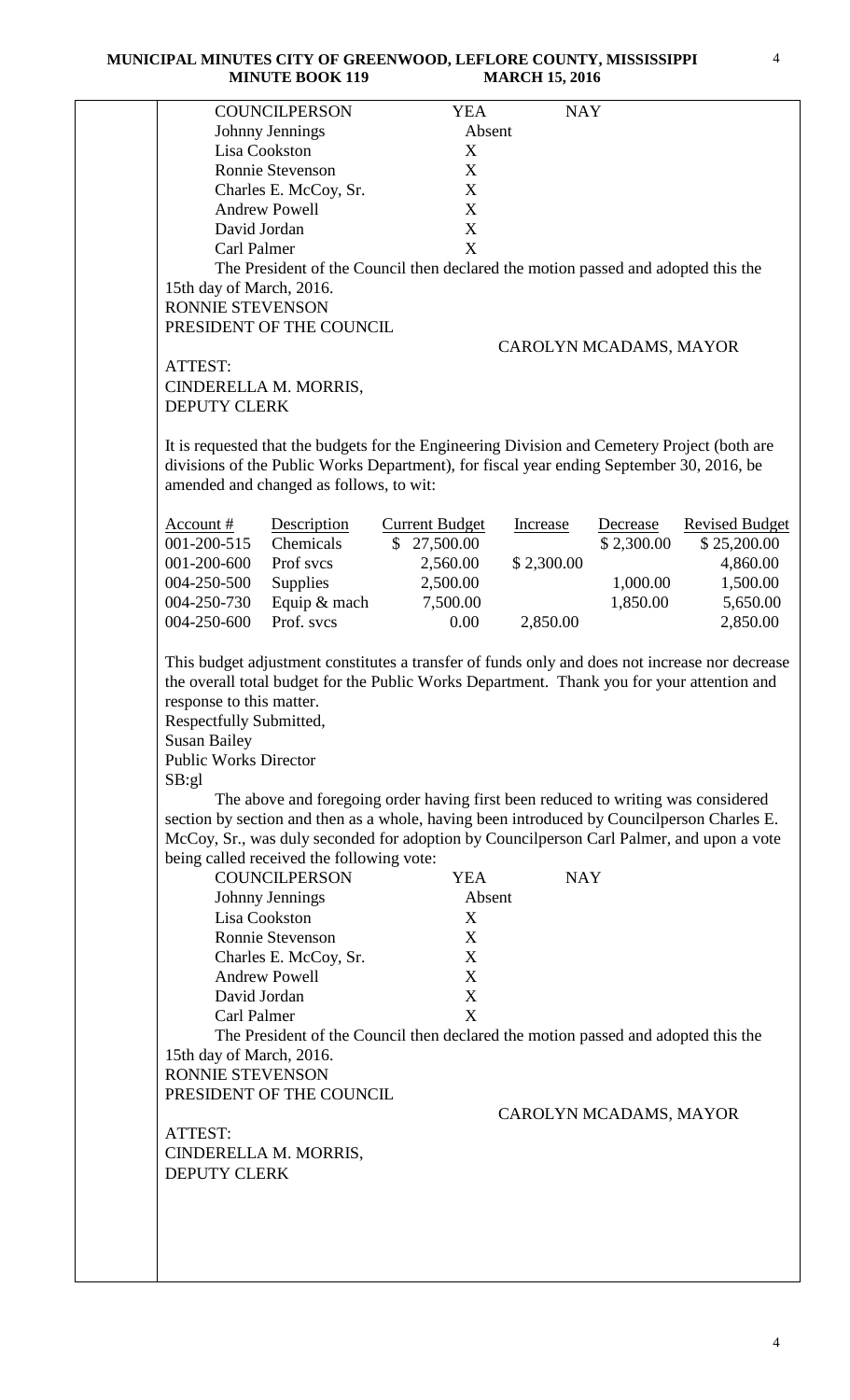### **MUNICIPAL MINUTES CITY OF GREENWOOD, LEFLORE COUNTY, MISSISSIPPI MINUTE BOOK 119 MARCH 15, 2016**

It is requested that the budget for the Garbage Division (a division of the Public Works Department), for fiscal year ending September 30, 2016, be amended and changed as follows, to wit:

| Account #   | <b>Description</b>       | <b>Current Budget</b> | Increase   | Decrease   | <b>Revised Budget</b> |
|-------------|--------------------------|-----------------------|------------|------------|-----------------------|
| 420-220-540 | Fuel & lub               | \$47,500.00           |            | \$5,000.00 | \$42,500.00           |
|             | 420-220-580 Mtr veh supp | 13,025.00             | \$5,000.00 |            | 18,025.00             |

This budget adjustment constitutes a transfer of funds only and does not increase nor decrease the overall total for the Public Works Department. Thank you for your attention and response to this matter.

Respectfully Submitted,

Susan Bailey Public Works Director

SB:gl

 The above and foregoing order having first been reduced to writing was considered section by section and then as a whole, having been introduced by Councilperson Charles E. McCoy, Sr., was duly seconded for adoption by Councilperson Carl Palmer, and upon a vote being called received the following vote:

| <b>COUNCILPERSON</b>    | YEA    | <b>NAY</b> |
|-------------------------|--------|------------|
| Johnny Jennings         | Absent |            |
| Lisa Cookston           | X      |            |
| <b>Ronnie Stevenson</b> | X      |            |
| Charles E. McCoy, Sr.   | X      |            |
| <b>Andrew Powell</b>    | X      |            |
| David Jordan            | X      |            |
| Carl Palmer             | X      |            |

The President of the Council then declared the motion passed and adopted this the 15th day of March, 2016.

RONNIE STEVENSON

PRESIDENT OF THE COUNCIL

## CAROLYN MCADAMS, MAYOR

ATTEST: CINDERELLA M. MORRIS, DEPUTY CLERK

It is requested that the budget for the Milwaukee Tool Expansion (METCO II) for fiscal year ending September 30, 2016, be amended and changed as follows, to wit:

| <b>ACCOUNT</b> | <b>DESCRIPTION</b>               | <b>CURRENT</b> |    | <b>INCREASE</b> | <b>DECREASE</b> | <b>NEW</b>     |
|----------------|----------------------------------|----------------|----|-----------------|-----------------|----------------|
| <b>NUMBER</b>  |                                  | <b>BUDGET</b>  |    |                 |                 | <b>BUDGET</b>  |
|                | 147-000-264 Grant Funds-CDBG     | \$.00          |    | \$1,000,000.00  |                 | \$1,000,000.00 |
|                | 147-000-270 Match Funds          | \$.00          | S. | 100,000.00      |                 | \$100,000.00   |
|                | 147-450-710 Construction-CDBG    | \$.00          | \$ | 852,850.00      | S.              | 852,850.00     |
|                | 147-450-711 Legal & Professional | \$.00          | \$ | 66,905.00       | S               | 66,905.00      |
|                | 147-450-712 Administration       | \$.00          | \$ | 40,000.00       | \$              | 40,000.00      |
|                | 147-450-713 Construction-City    | \$.00          | \$ | 100,000.00      |                 | \$100,000.00   |
|                | 147-450-714 Contingency          | \$.00          | S  | 40,245.00       |                 | 40,245.00      |

This revised budget amendment constitutes an increase to the Milwaukee Tool Expansion Grant (METCO II).

Nick Joseph, Jr., CPA

City Clerk

 The above and foregoing order having first been reduced to writing was considered section by section and then as a whole, having been introduced by Councilperson Charles E. McCoy, Sr., was duly seconded for adoption by Councilperson Carl Palmer, and upon a vote being called received the following vote: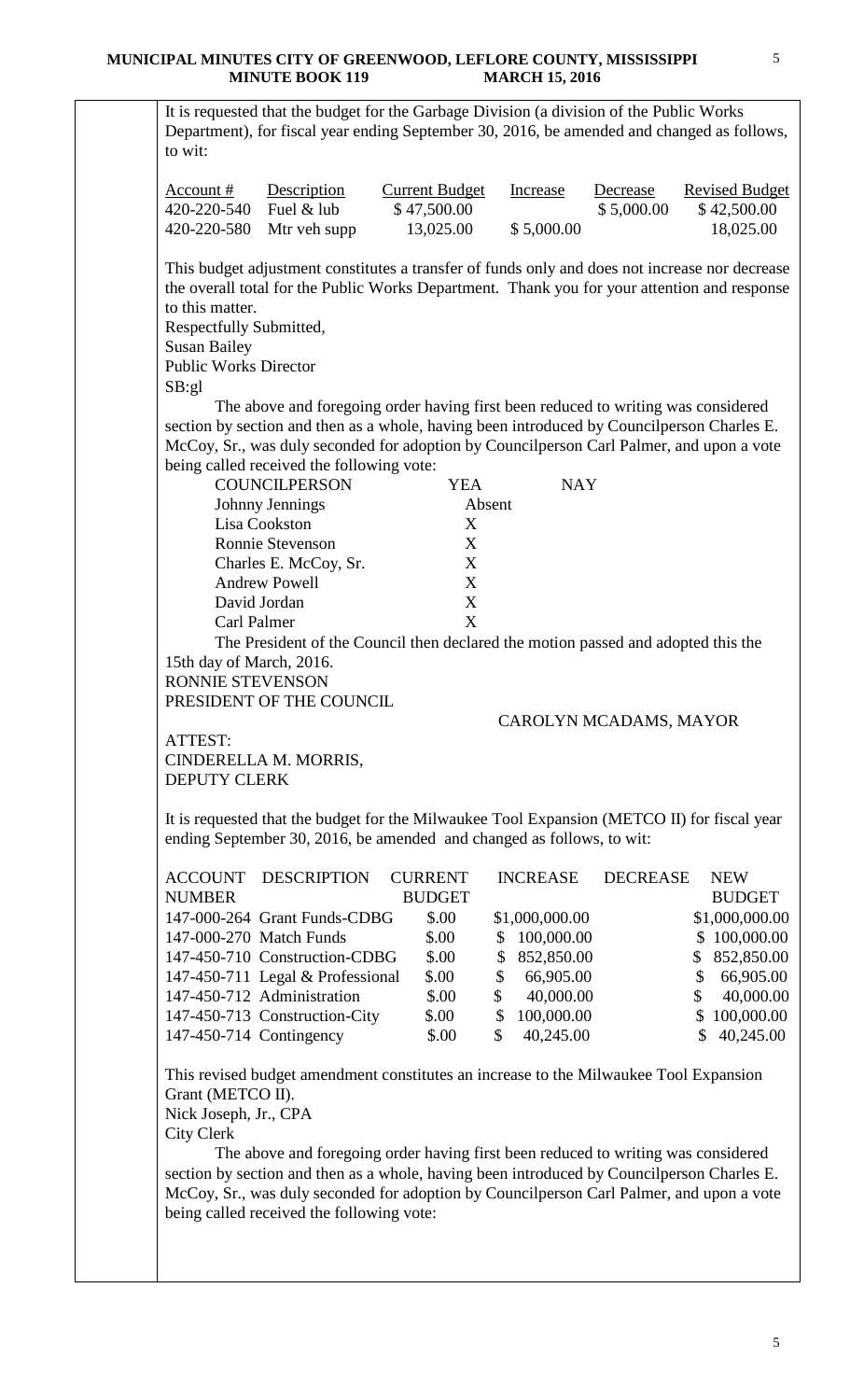| <b>COUNCILPERSON</b>                                           | <b>NAY</b><br><b>YEA</b>                                                                        |
|----------------------------------------------------------------|-------------------------------------------------------------------------------------------------|
| Johnny Jennings                                                | Absent                                                                                          |
| Lisa Cookston                                                  | X                                                                                               |
| Ronnie Stevenson                                               | X                                                                                               |
| Charles E. McCoy, Sr.                                          | X                                                                                               |
| <b>Andrew Powell</b>                                           | X                                                                                               |
|                                                                |                                                                                                 |
| David Jordan                                                   | X                                                                                               |
| <b>Carl Palmer</b>                                             | X                                                                                               |
|                                                                | The President of the Council then declared the motion passed and adopted this the               |
| 15th day of March, 2016.                                       |                                                                                                 |
| RONNIE STEVENSON                                               |                                                                                                 |
| PRESIDENT OF THE COUNCIL                                       |                                                                                                 |
|                                                                | CAROLYN MCADAMS, MAYOR                                                                          |
| ATTEST:                                                        |                                                                                                 |
| CINDERELLA M. MORRIS,                                          |                                                                                                 |
| <b>DEPUTY CLERK</b>                                            |                                                                                                 |
|                                                                |                                                                                                 |
|                                                                |                                                                                                 |
| <b>RESOLUTION AUTHORIZING THE MAYOR</b>                        |                                                                                                 |
| AND CITY CLERK TO DO ALL THINGS                                |                                                                                                 |
| <b>REASONABLE AND NECESSARY TO PAY</b>                         |                                                                                                 |
| ALL OBLIGATIONS ON THE DOCKET OF                               |                                                                                                 |
| <b>CLAIMS</b>                                                  |                                                                                                 |
|                                                                | <b>WHEREAS</b> , the City from time to time incurs necessary reasonable expenses;               |
| and,                                                           |                                                                                                 |
| <b>WHEREAS</b> , all lawful obligations should be timely paid. |                                                                                                 |
|                                                                | NOW, THEREFORE, BE IT RESOLVED BY THE COUNCIL OF THE CITY                                       |
|                                                                |                                                                                                 |
| OF GREENWOOD, LEFLORE COUNTY, MISSISSIPPI:                     |                                                                                                 |
|                                                                | <b>SECTION 1:</b> The Mayor and the City Clerk should be and they are hereby                    |
|                                                                | authorized to do all things reasonable and necessary to pay all those obligations listed in the |
|                                                                | "DOCKET OF CLAIMS," BOOK 64, CITY OF GREENWOOD, MARCH 15, 2016,                                 |
| <b>CITY COUNCIL MEETING.</b>                                   |                                                                                                 |
|                                                                | The above and foregoing resolution, after having been first reduced to writing and              |
|                                                                | read by the Clerk of the Council, was introduced by Councilperson Charles E. McCoy, Sr.,        |
|                                                                | seconded by Councilperson Carl Palmer, and was adopted by the following roll call to-wit:       |
| <b>YEAS</b>                                                    | <b>NAYS</b>                                                                                     |
|                                                                |                                                                                                 |
| Johnny Jennings - Absent                                       |                                                                                                 |
| Lisa Cookston                                                  |                                                                                                 |
| Ronnie Stevenson                                               |                                                                                                 |
| Charles E. McCoy, Sr.                                          |                                                                                                 |
| <b>Andrew Powell</b>                                           |                                                                                                 |
| David Jordan                                                   |                                                                                                 |
| Carl Palmer                                                    |                                                                                                 |
|                                                                |                                                                                                 |
| IN RE: ROUTINE ITEMS AGENDA                                    |                                                                                                 |
| A RESOLUTION AUTHORIZING                                       |                                                                                                 |
|                                                                |                                                                                                 |
| THE CITY OF GREENWOOD TO                                       |                                                                                                 |
| <b>ENTER INTO A CABLE TELEVISION</b>                           |                                                                                                 |
| <b>FRANCHISE AGREEMENT WITH</b>                                |                                                                                                 |
| CEBRIDGE ACQUISITION, L. P., D/B/A                             |                                                                                                 |
| <b>SUDDENLINK COMMUNICATIONS</b>                               | - Adopted Unanimously                                                                           |
|                                                                |                                                                                                 |
| RESOLUTION AUTHORIZING                                         |                                                                                                 |
| THE CITY OF GREENWOOD TO                                       |                                                                                                 |
| <b>ENTER INTO A MEMORANDUM</b>                                 |                                                                                                 |
| OF UNDERSTANDING WITH                                          |                                                                                                 |
| <b>AMLEX PROPERTIES, LLC</b>                                   | - Adopted Unanimously                                                                           |
|                                                                |                                                                                                 |
|                                                                |                                                                                                 |
|                                                                |                                                                                                 |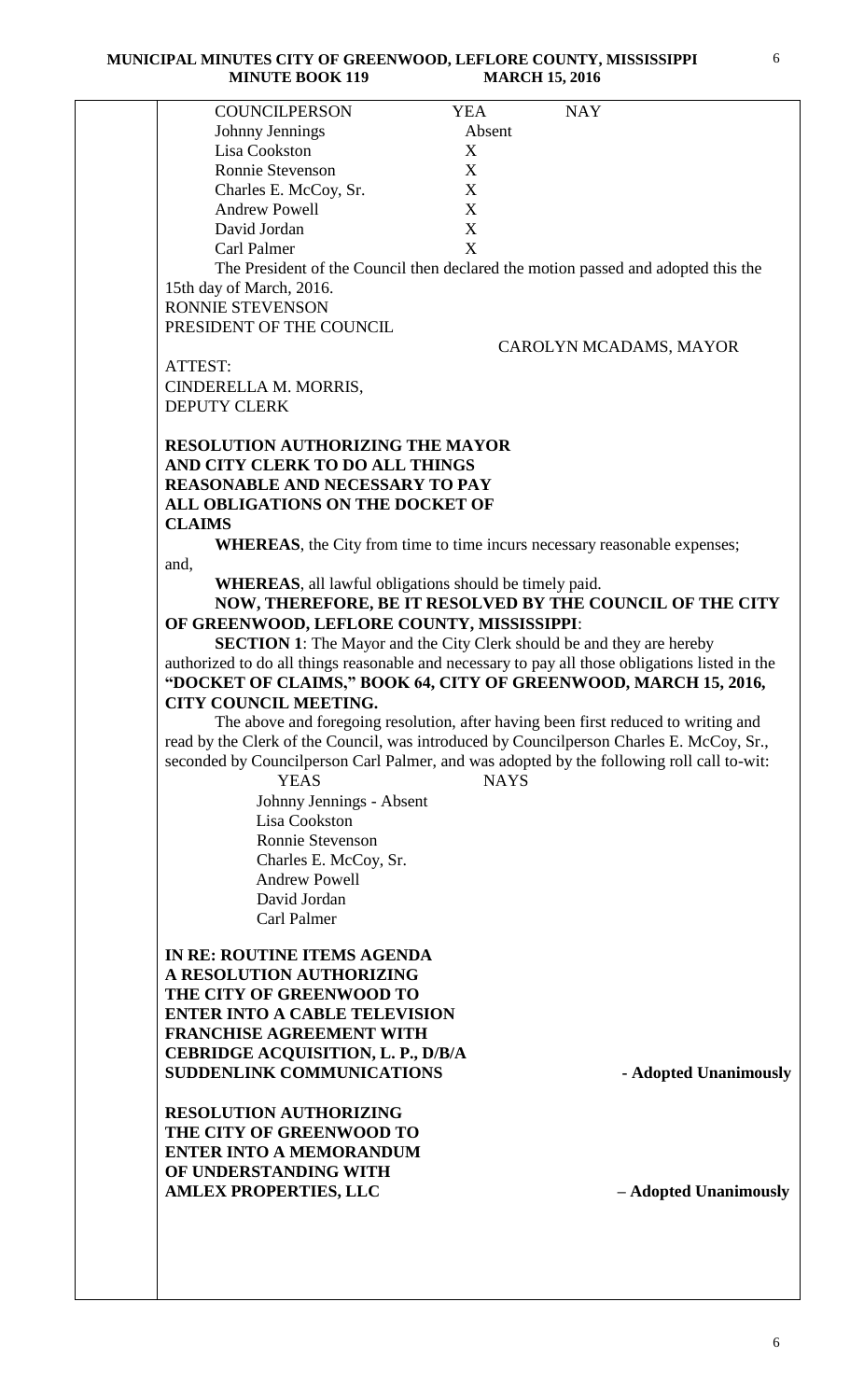**RESOLUTION APPROVING THE LEASING OF INDUSTRIAL LAND FOR AGRICULTURAL PURPOSES TO HAROLD J. WHEELER – Adopted Unanimously**

**RESOLUTION AUTHORIZING THE ADVERTISEMENT FOR BIDS FOR RENOVATION OF THE POLICE DEPARTMENT – Adopted Unanimously**

**IN RE: STUDY AGENDA - NONE**

 **THERE BEING NO FURTHER BUSINESS, THIS MEETING WAS ADJOURNED** 

 **RONNIE STEVENSON, PRESIDENT** 

 **JOHNNY JENNINGS, VICE PRESIDENT**

 **LISA COOKSTON**

 **CHARLES E. MCCOY, SR.** 

 **ANDREW POWELL**

 **DAVID JORDAN**

 **CARL PALMER**

**CERTIFIED BY:**

**NICK JOSEPH, JR., CITY CLERK**